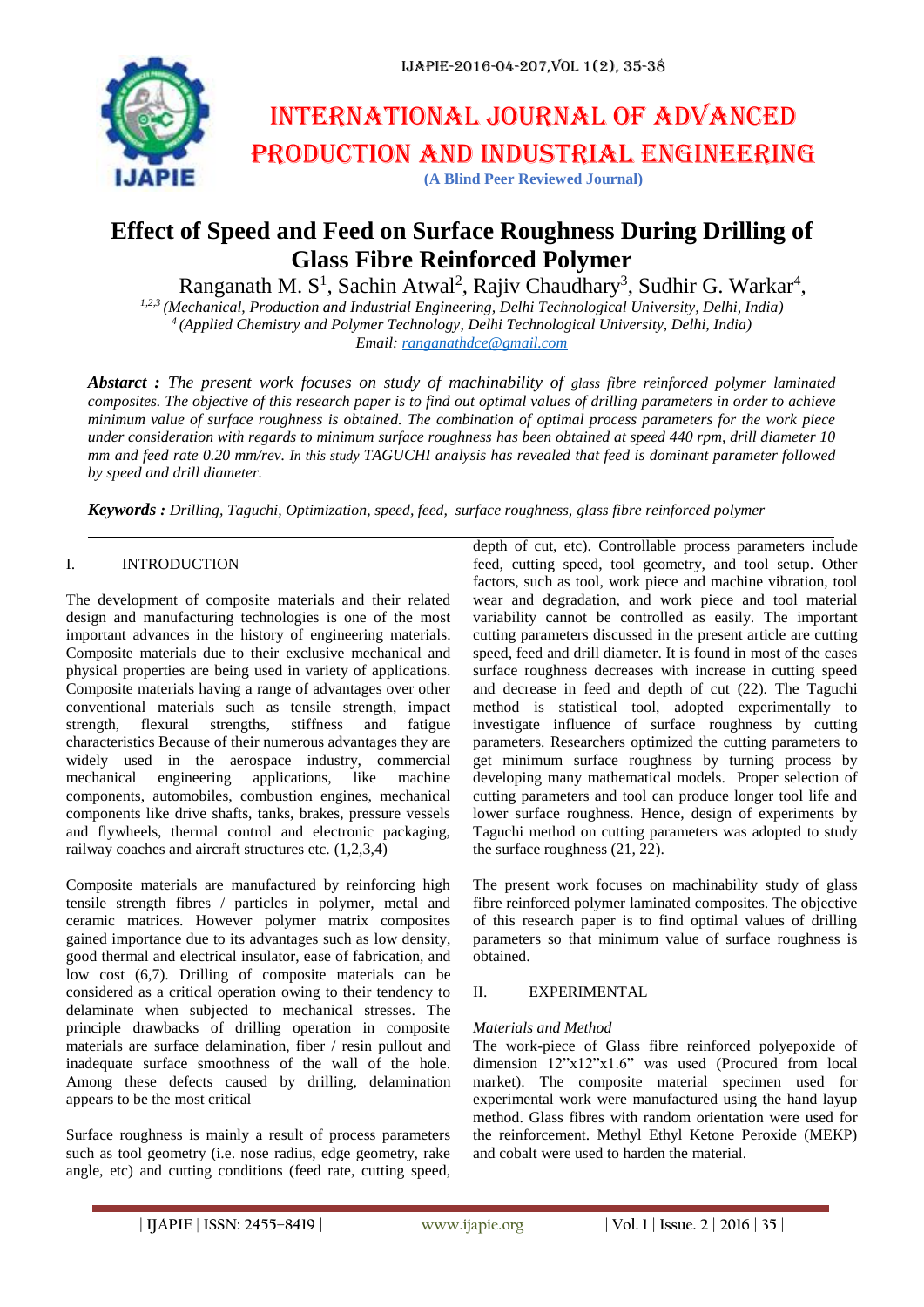

Figure1: (a) Material before drilling



Fig 1. (b) Material after drilling

Nomenclature of holes was done by the twin axis system in which x- axis was numbered from a - g and the y- axis was numbered from one to seven. Consequently, any hole lying at the intersection of the respective alphabet and number was named accordingly. For example hole at the intersection of A & 7 was names 7A.

*Note: During the experiment, hole number 6F was damaged due to an error in the machining operation.*

In our experimental work, radial drilling machine was used to drill holes in the glass fibre reinforced polymer material. Drill bits made of HSS were used to machine the GFRP material. Three drill bits of sizes 8mm, 10mm and 12mm were used. The basic composition of HSS is 18% W, 4% Cr, 1% V, 0.7% C and rest Fe. Surface finish was measured using surtronic 3+, manufactured by taylor hobson ltd., which has a diamond tip probe for measuring surface roughness. A profile measurement device is usually based on a tactile measurement principle. The surface is measured by moving a stylus across the surface. As the stylus moves up and down along the surface, a transducer converts these movements

into a signal which is then transformed into a roughness number and usually a visually displayed profile.

## III. RESULTS AND DISCUSSIONS

First, Drilling was done using radial drill machine in the glass fibre reinforced polymer material. 27 holes were made by varying 3 parameters (Feed, Speed, Diameter of drill bit). The following table depicts the coding of the holes along with their specific parameters.

|               | HoleDiameterSpeedFeed |     |      | Surface       | Surface<br>roughness |
|---------------|-----------------------|-----|------|---------------|----------------------|
| no.           |                       |     |      | roughness(Ra) | (Rz)                 |
| 7A            | 8                     | 150 | 0.12 | 1.75          | 15.4                 |
| $7\mathrm{B}$ | 8                     | 150 | 0.20 | 2.08          | 14.8                 |
| 7C            | 8                     | 150 | 0.30 | 2.6           | 29.2                 |
| 7D            | 8                     | 300 | 0.12 | 2.56          | 25.3                 |
| 7E            | 8                     | 300 | 0.20 | 3.45          | 30.4                 |
| 7F            | 8                     | 300 | 0.30 | 2.84          | 33.1                 |
| 7G            | 8                     | 440 | 0.12 | 4.22          | 38.6                 |
| 6A            | 8                     | 440 | 0.20 | 5.6           | 40.8                 |
| 6B            | 8                     | 440 | 0.30 | 3.37          | 39.2                 |
| 6C            | 10                    | 150 | 0.12 | 2.44          | 18.6                 |
| 6D            | 10                    | 150 | 0.20 | 3.87          | 38.1                 |
| 6E            | 10                    | 150 | 0.30 | 3.98          | 49.3                 |
| 6G            | 10                    | 300 | 0.12 | 5.58          | 48.1                 |
| 5A            | 10                    | 300 | 0.20 | 5.16          | 38.1                 |
| 5B            | 10                    | 300 | 0.30 | 5.83          | 43.1                 |
| 5C            | 10                    | 440 | 0.12 | 5.64          | 47.5                 |
| 5D            | 10                    | 440 | 0.20 | 7.79          | 58                   |
| 5E            | 10                    | 440 | 0.30 | 5.12          | 38                   |
| $5F$          | 12                    | 150 | 0.12 | 4.24          | 35.8                 |
| 5G            | 12                    | 150 | 0.20 | 4.9           | 45.5                 |
| 4A            | 12                    | 150 | 0.30 | 4.45          | 35.1                 |
| 4B            | 12                    | 300 | 0.12 | 4.7           | 40.3                 |
| $4\mathrm{C}$ | 12                    | 300 | 0.20 | 5.4           | 39.8                 |
| 4D            | 12                    | 300 | 0.30 | 6.3           | 49.6                 |
| 4E            | 12                    | 440 | 0.12 | 5.16          | 59.7                 |
| $4\mathrm{F}$ | 12                    | 440 | 0.20 | 5.23          | 39.7                 |
| 4G            | 12                    | 440 | 0.30 | 4.26          | 35.7                 |

Table 1: Experimental Data

In the taguchi method, the term signal represents the desirable value (mean) for the output characteristic and the term noise represents the undesirable value (deviation, SD) for the output characteristic. Therefore the S/N ratio is the ratio of the mean to the SD. Taguchi uses the S/N ratio to measure the quality characteristic deviating form the desired value. There are several S/N ratios available, depending on the type of the characteristic; lower the better, nominal is best and higher the better. The lower the better characteristic (Eq.1) is used for surface roughness, tool wear and hole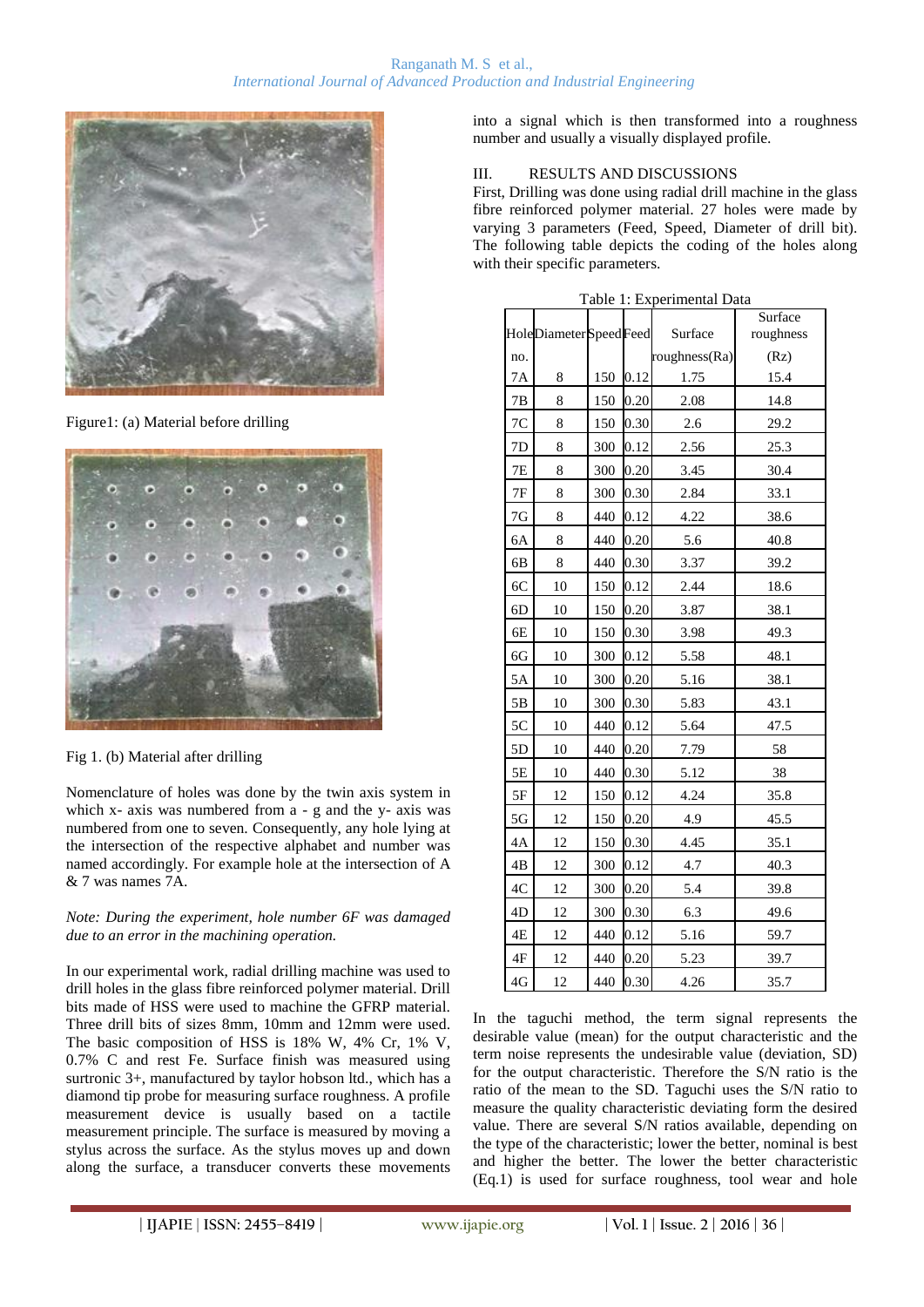diameter error and higher the better (Eq.2) is used for Metal removal rate and both the characteristics are formulated as shown below:

Smaller is better :  $S/N = -10 * log(\Sigma(Y^2)/n))$ .....1 Larger is better :  $S/N = -10 * log(\Sigma(1/Y^2)/n)$ .....2

Using the above-presented data with the selected above formula for calculating S/N, the Taguchi experiment results are summarized in Fig. 3,4,5, which were obtained by means of MINITAB 17 statistical software



Figure 3: Main Effect Plots for S/N Ratios



Figure 4: Main Effect Plots for Means

Taguchi Orthogonal Array Design L27(3^3), Factors: 3, Runs: 27 *Taguchi Analysis: Ra, Rz versus f, r, d* Response Table for Signal to Noise Ratios Nominal is best  $(10\times Log10(Ybar^2/5^2))$ 

| Table2: Levels |  |
|----------------|--|
|----------------|--|

| Level | Feed  | Speed | Drill Diameter |
|-------|-------|-------|----------------|
|       | 1.046 | 1.197 | 1.167          |
|       | 1.389 | 1.172 | 1.258          |
|       | 1.229 | 1.295 | 1.239          |
| Rank  |       |       |                |

Table 3 :Response table For Means

| Level | Feed  | Speed | Drill Diameter |
|-------|-------|-------|----------------|
|       | 22.61 | 16.45 | 16.58          |
|       | 22.26 | 22.47 | 23.13          |
|       | 19.77 | 25.73 | 24.94          |
| Rank  |       |       |                |



Figure 5: Interaction Plots for Ra

## IV. CONCLUSIONS

This work presented an experimentation approach to study the impact of machining parameters on surface roughness. A Systematic approach was provided to design and analyze the experiments, and to utilize the data obtained to the maximum extent. The following are conclusions drawn based on the experimental investigation conducted at three levels by employing Taguchi technique to determine the optimal level of process parameters.

- Increase in speed increases the surface roughness
- Increase in drill diameter increases the surface roughness upto a certain extent
- **Service** Increase in feed rate adversely affects the surface finish slightly, but a large increase deteriorates surface finish to a large extent.
- **TAGUCHI** analysis reveals that feed is dominant parameter followed by speed and drill diameter.
- The optimal combination process parameters for the work piece under consideration with regards to minimum surface roughness or maximum surface finish is obtained at speed 440 rpm, drill diameter 10 mm and feed rate 0.20 mm/rev.

# **REFERENCES**

[1] A.Cicek, T. Kivak and G. Samtas, Application of Taguchi Method for Surface Roughness and Roundness Error in Drilling of AISI 316 Stainless Steel, Journal of Mechanical Engineering. Vol. 58, 2012, pp. 122-129.